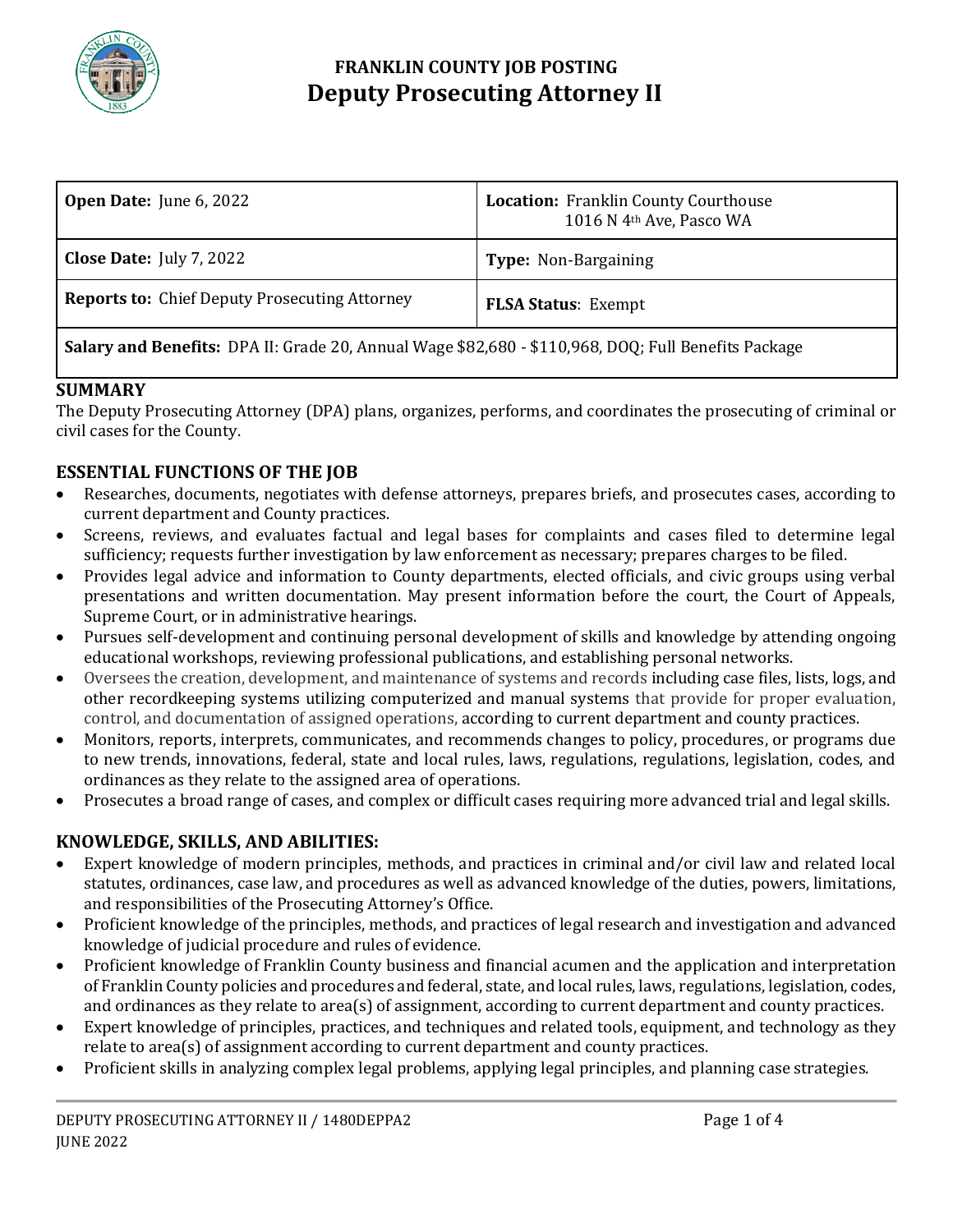# **FRANKLIN COUNTY JOB POSTING Deputy Prosecuting Attorney II**

- Expert skills in proactive troubleshooting, decision making, and resolving issues or problems by analyzing problems, identifying alternative solutions, interpreting compliance documentation, projecting consequences of proposed actions, and implementing recommendations in support of goals.
- Expert time management and mental and physical organization skills that support the ability to focus, have clarity, and use strategy to fulfill a variety of tasks successfully.
- General computer skills and proficiency in Microsoft Office Suite, the internet for research, and the ability to learn and develop proficient skills in the County-wide, Prosecuting Attorney, and/or Child Support resource planning software.
- Ability to exercise a high degree of independent judgment and discretion and maintain the confidentiality of sensitive and/or confidential information.
- Ability to write and speak clearly and concisely and to express ideals and recommendations effectively orally and in writing.
- Ability and willingness to establish and maintain communication and working relationships with peers, representatives from other agencies, vendors, public officials, and the general public using courtesy, tact, and good judgement.
- Ability to effectively present information, findings, proposals, training, or other information to a variety of audiences by clearly articulating, engaging the audience, assessing the needs of the audience, and using appropriate materials to help audience understand the message.
- Ability to identify and take advantage of opportunities, organize and prioritize several ongoing and frequently changing assignments and caseloads to meet deadlines, and communicate changes and progress to staff, remaining calm during emergency situations.

### **WORK ENVIRONMENT**

- The work environment characteristics described here are representative of those an employee encounters while performing the essential functions of this job. Reasonable accommodations may be made to enable individuals with disabilities to perform the essential functions.
- Work may be performed in the following environmental conditions:
	- o constantly: in an office environment.
	- $\circ$  Remote work options may be available, subject to Department Head approval and applicable County policy.
- The noise level in the work environment is usually moderate, a typical office environment.

### **PHYSICAL DEMANDS**

The physical demands described here are representative of those that must be met by an employee to successfully perform the essential functions of this job. Reasonable accommodations may be made to enable individuals with disabilities to perform the essential functions.

The person in this position must be able to

- spend the following amount of time in an activity:
	- o constantly**:** sit for extended periods of time, talk or hear; use hands and/or fingers to handle, feel, or operate equipment or tools,
	- $\circ$  frequently: walk, reach with hands and arms, and stoop, kneel, or crouch, and
	- o occasionally**:** stand, climb, pull, push or balance.
	- carry or transport up to 10 pounds frequently, up to 25 pounds occasionally.
- have peripheral vision, depth perception, the ability to adjust focus, and have close vision (1-20 inches) and distance vision (20 feet or more).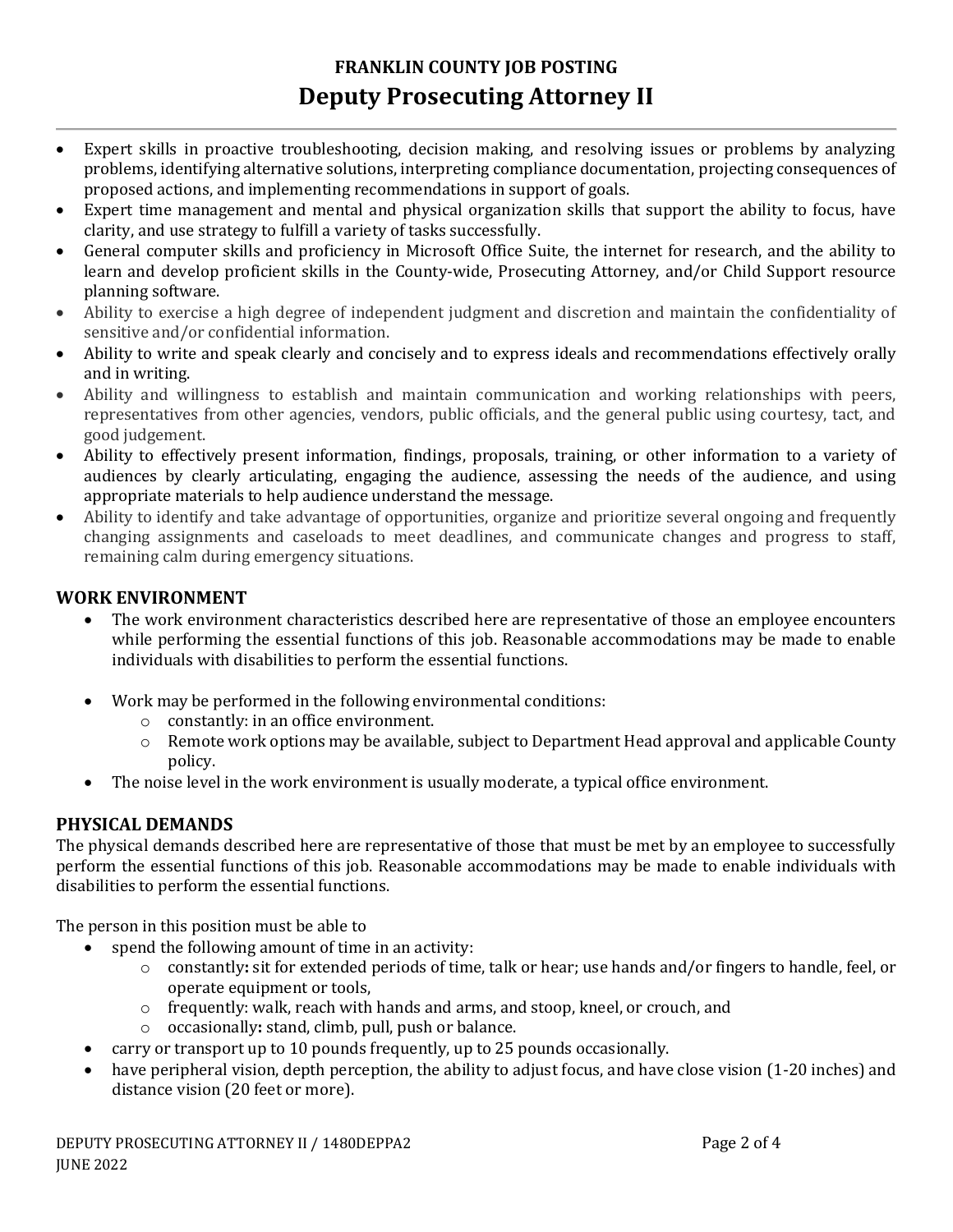#### **QUALIFICATIONS**

#### REQUIRED EDUCATION AND EXPERIENCE

- Juris Doctor Degree.
- Three years' experience preparing and prosecuting criminal and/or civil cases

OR

 Any combination of education and experience which would provide the applicant with the desired knowledge, skills, and abilities required to perform the job.

#### LICENSES, CERTIFICATES, AND OTHER QUALIFICATIONS

- Employment at Franklin County is contingent upon the results of a background check and eligibility for coverage by the County's liability insurance carrier. Depending upon the position, background checks may include personal and professional references, social security verification, education and professional licensing verification, financial history, and criminal history.
- Valid driver's license if driving a vehicle for County business.
- Member in good standing of the State Bar of Washington.

#### **OTHER DUTIES DISCLAIMER:**

The statements herein describe the principal functions of this job, level of knowledge and skills typically required, scope of responsibility, work requirements and working conditions, but are not all-inclusive. Individuals may perform other duties and Franklin County, Washington reserves the right to modify, add or remove duties, and assign other duties as necessary, including work in other functional areas to cover absences or relief, to equalize peak work periods or otherwise to balance the workload.

*Refer to Franklin County Website for complete job posting and application instructions.*

*APPLICANTS MAY PICK UP AND RETURN THE APPLICATION TO: Franklin County Human Resources ● 1016 N.4th Avenue, A101 ● Pasco, WA 99301 ● 509-546-5813*